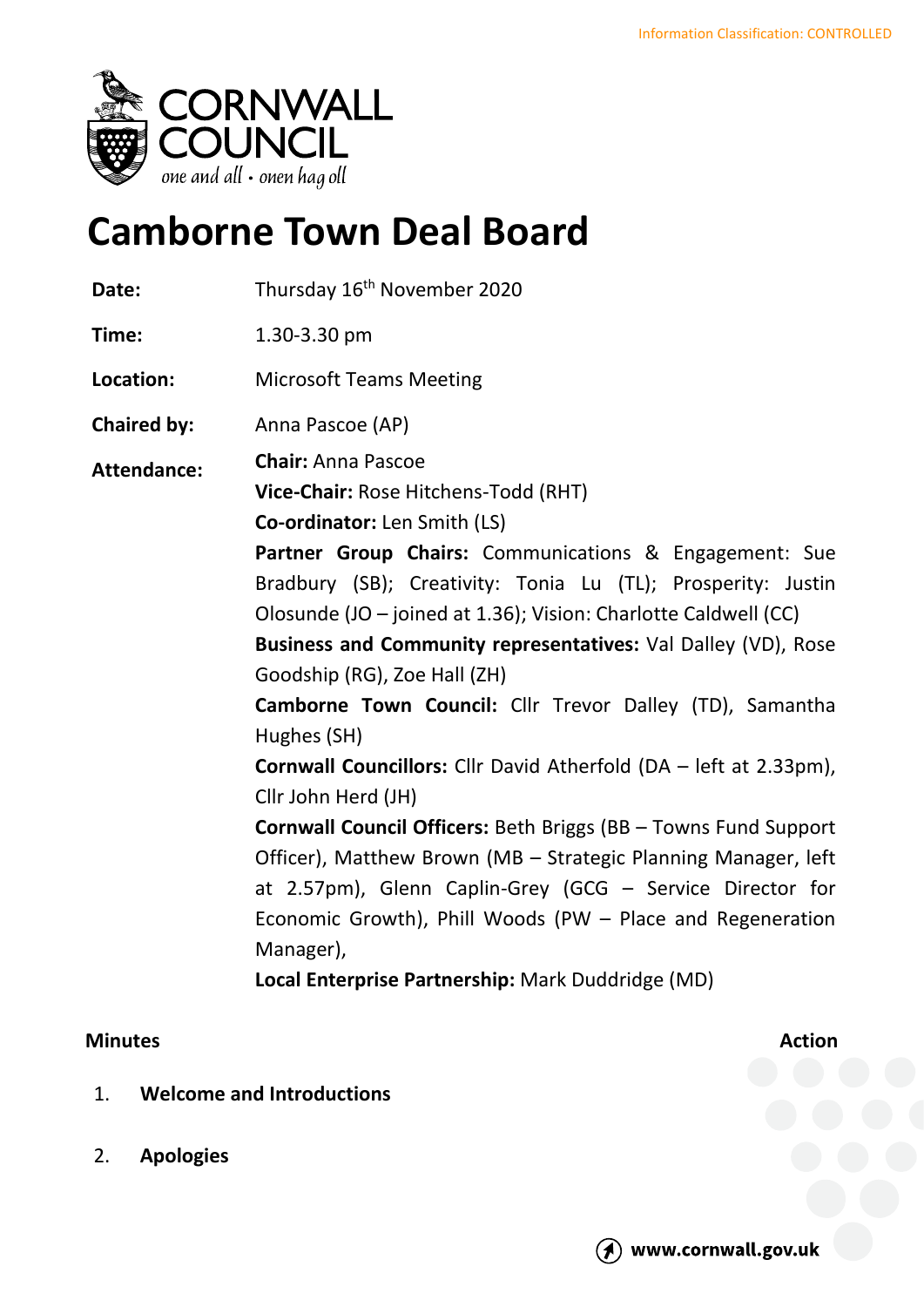- Apologies: George Eustice MP (GE), John Herd (JH), Paul White (PWh).
- AP noted that GCG would attend the meeting where possible but had other urgent business to attend to.

#### 3. **Declarations of Interest**

- LS shared the list of projects to be discussed during the meeting and noted that these conflicted Members would be required to leave the meeting.
- PW advised that Cornwall Council officers/Members had routinely removed themselves from the meeting during items where Cornwall Council would be the applicant.
- JO proposed that Officers/Members' input was important in these projects and that, due to the fact they were not directly conflicted, they should be permitted to stay. The Board endorsed this position as related to the Buzz Station and Life Cycle Camborne.
- Declarations for other projects as follows:
	- $\circ$  A-Void AP and SB
	- $\circ$  BID Life Cycle AP and SB
	- $\circ$  Youth Café CC
	- o Gerry Park RHT, SH, TD, VD, DA
	- $\circ$  Digital Dimension AP, SB, RHT
	- o Fibre Park JO
	- $\circ$  Healthy Town AP
	- $\circ$  Preventing Pills and Ills RHT. AP noted that BID Camborne had written a letter of support for a previous application, and therefore for transparency would remove herself for this item.
	- o Food & Farming JO
	- o Coastline AP
	- o Crafts Hub VD, TD
	- $\circ$  Carn Brea MB
	- o Station Road GCG, MB, CC, DA, PW, PD, ZH

#### 5. **Minutes of last meeting and matters arising**

• It was proposed by DA, seconded by VD and agreed by the Board that the minutes of the meeting held on were an accurate record.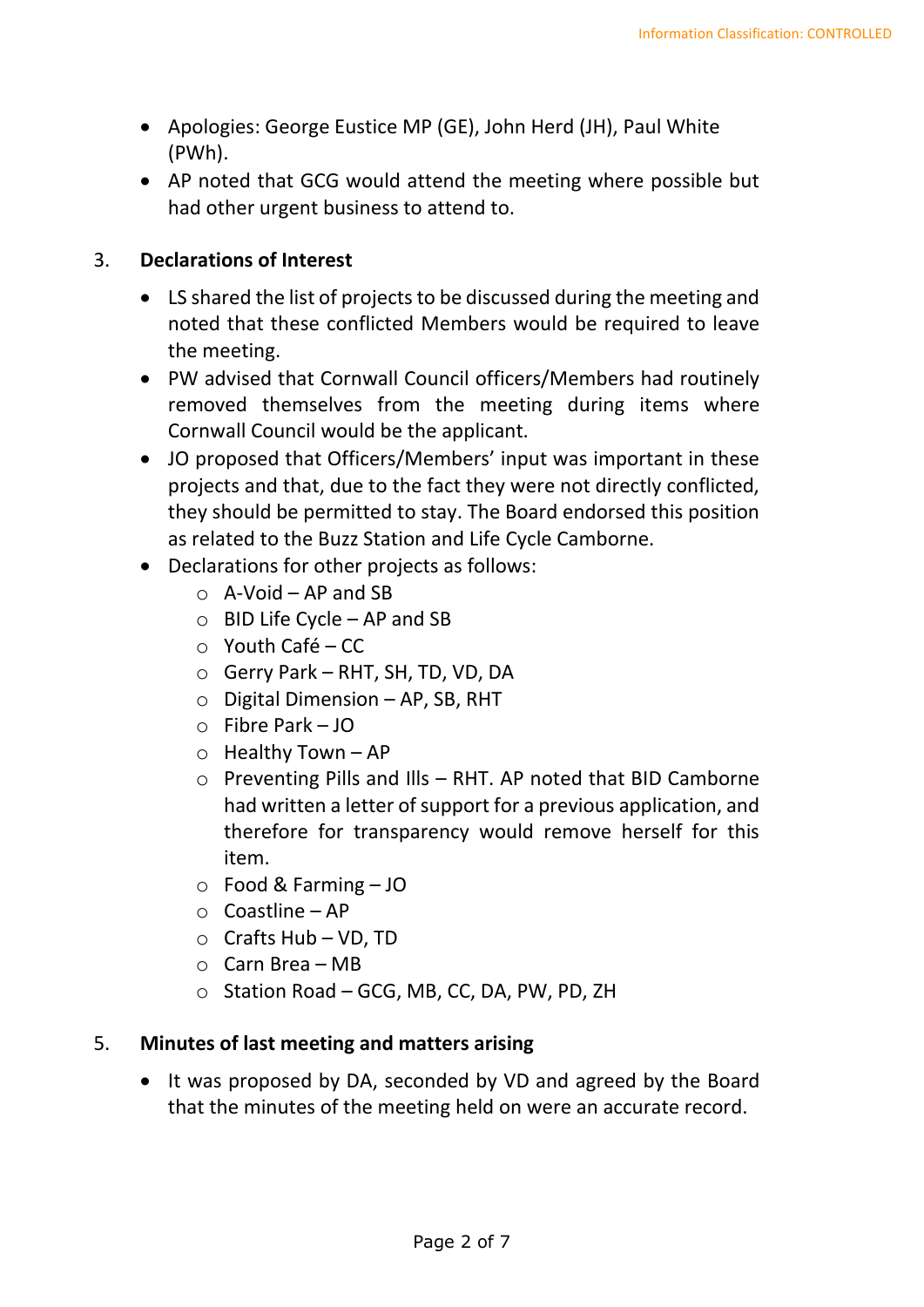## 6. **Project prioritisation and shortlisting – to receive Scoring Panel recommendations and agree shortlist**

- LS noted that all projects had been scored using the criteria previously agreed by the Board. The scoring panel (those members without a conflict on any project) scored individually then came together to discuss scores. Projects were then ranked as either 1 (to include in TIP), 2 (reserve list) or 3 (recommended not to include).
- Members then discussed each project in turn:
- **Buzz Station** Recommendation rank 1
- There was consensus that that the scoring panel recommendation be endorsed, and this project be included in the TIP.
- **A-Void phase 2** Recommendation rank 1
- AP and SB left the meeting at 1.50pm
- There was consensus that the scoring panel recommendation be endorsed, and this project be included in the TIP.
- AP and SB re-joined the meeting at 1.52pm
- **Life Cycle Camborne** Recommendation rank 1
- A query was raised over disabled parking and access. JO advised that extensive feasibility work was required and that this consideration was at the forefront of considerations.
- There was consensus that the scoring panel recommendation be endorsed, and this project be included in the TIP.
- **BID Life Cycle** Recommendation rank 1
- AP left the meeting at 1.56pm
- There was concern among Members around the sustainability of the project and how distribution of bikes would be managed and administered.
- Concerns over safety and security were also considered.
- Members felt that it was a good fit with the previous projects but needed more working up in terms of approach. It was felt that the blanket approach to giving every young person a bike might not be appropriate and a grant approach would be preferable, possibly enabling the project to last a number of years.
- JO suggested that due diligence was required and we should ensure that the technology for tracking the bikes is considered.
- There was consensus that the scoring panel recommendation be endorsed, and this project be included in the TIP.
- AP re-joined the meeting at 2.03pm
- **Youth Café** Recommendation rank 1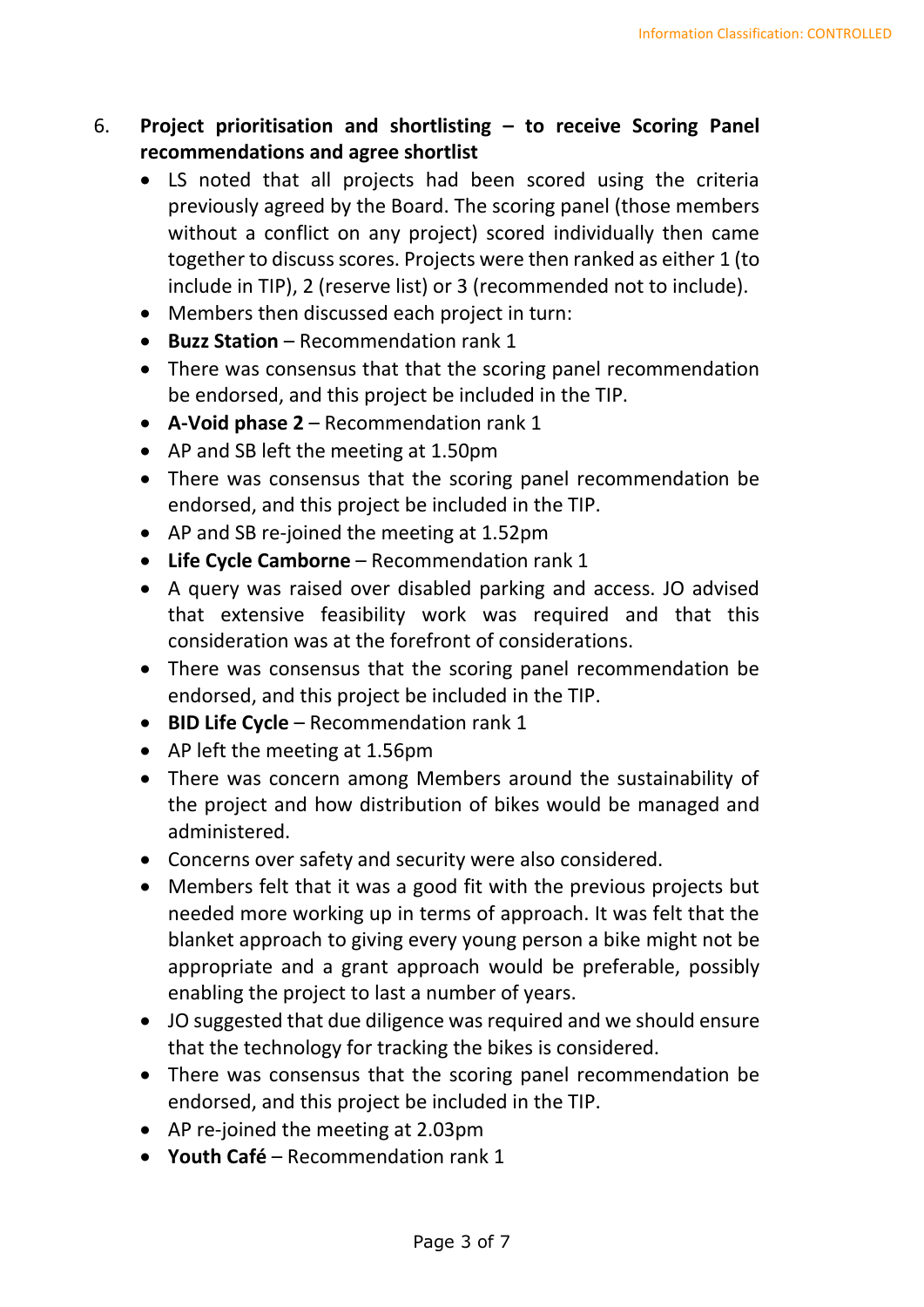- CC left the meeting at 2.03pm
- Members considered the long-term sustainability of the project.
- LS advised his understanding was that there would be an ongoing pursuit of revenue grant funding.
- There was consideration of the wider fit of this with the Buzz Station project.
- Inclusion of young people in the TIP was viewed as important.
- There was consensus that the scoring panel recommendation be endorsed, and this project be included in the TIP.
- that this project be included in the TIP.
- CC re-joined the meeting at 2.07pm
- **Gerry Park** Recommendation rank 1
- RHT, SH, TD, VD, DA, JH, PW left the meeting at 2.07pm
- There was consensus that the scoring panel recommendation be endorsed, and this project be included in the TIP.
- **Digital Dimension** Recommendation rank 2
- AP left the meeting at 2.08pm
- JO noted his concern that a physical site was required for delivery of online content and would like this addressed before any revision of scoring.
- There was consensus that the scoring panel recommendation be endorsed, and this project not be included in the TIP at this time.
- **Healthy Town** Recommendation rank 2
- Members felt that other funding streams had been, and could be, utilised for these works and that it was not appropriate for this fund.
- Members agreed that this project be moved from rank 2 to rank 3.
- **Relocation of Coastline services** Recommendation rank 3
- There was consensus that the scoring panel recommendation be endorsed, and this project not be included in the TIP.
- AP re-joined the meeting at 2.21pm
- **Fibre Park** Recommendation rank 1
- JO left the meeting at 2.21pm
- There was consensus that the scoring panel recommendation be endorsed, and this project be included in the TIP.
- **Food and Farming Hub** Recommendation rank 1
- Members noted the current demand for allotments.
- There was consensus that the scoring panel recommendation be endorsed, and this project be included in the TIP.
- **Community Sports Pitch** Recommendation rank 2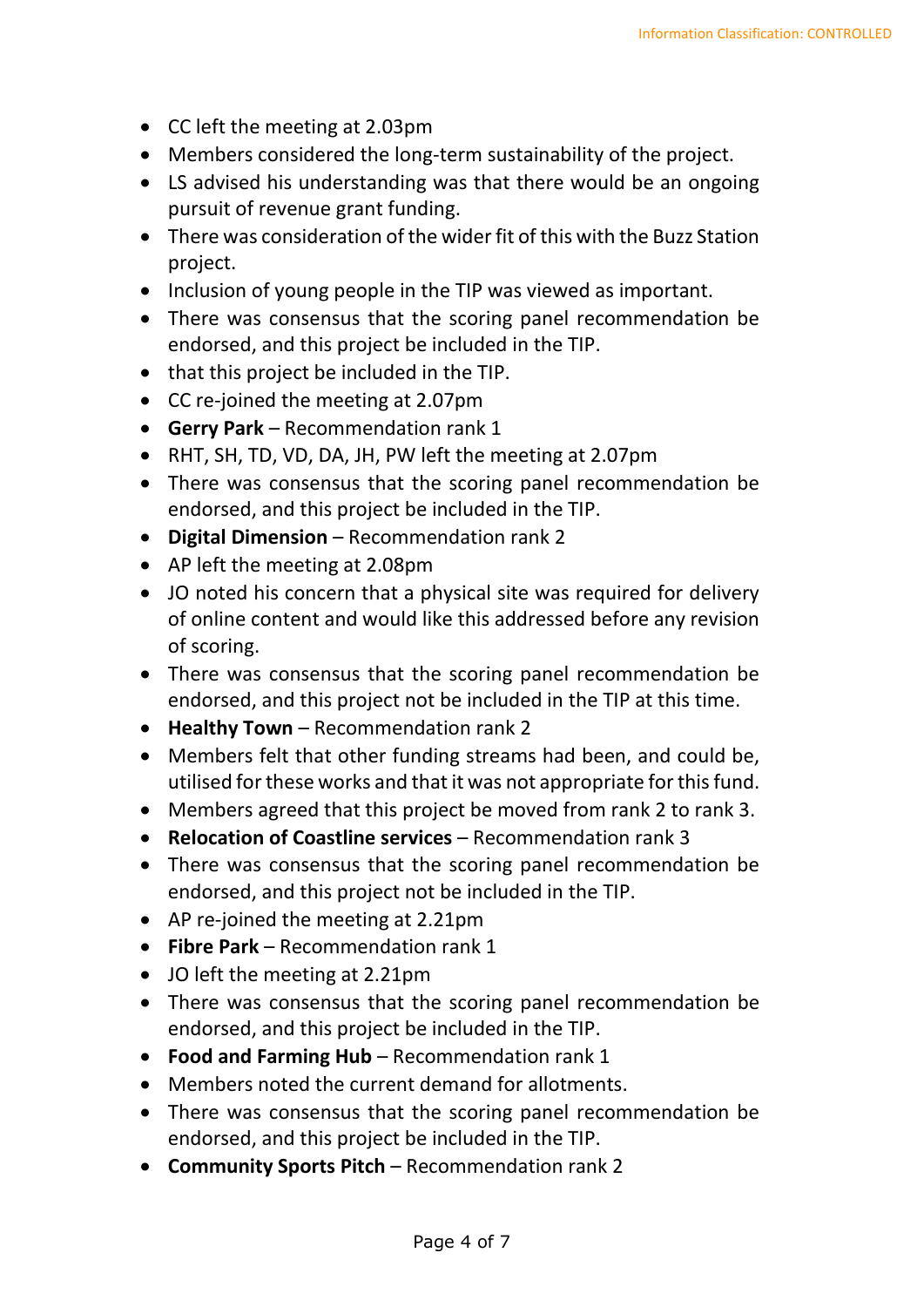- Members were disappointed that this project had been ranked 2 rather than 1, noting versatility across a variety of sports.
- LS noted that it was within a point of the next project on the list, and there was a case for reviewing.
- Members felt this was a strong community asset and should be supported. It was noted that their ask being relatively low it may fit within the £25m threshold.
- There was consensus that this project be promoted to rank 1 and considered for inclusion in the TIP, pending outcome of discussion on other projects through the meeting, it being noted that this may not be the only project Members wished to regrade.
- **Renovating Recreation Ground** Recommendation rank 2
- RHT queried whether it would be appropriate for this project to apply for a Project A-Void grant.
- It was noted it would be eligible but would use a significant proportion of that fund.
- LS noted that this proposal was closely linked to the new sports pitch discussed above, but the proposer had opted to submit two separate proposals and this one had scored slightly lower due to the lack of perceived community value.
- Members discussed the possibility of offering them a lower sum than requested, encouraging them to seek match funding to achieve the total sum required.
- There was consensus that this project be considered for inclusion in the TIP, pending outcome of discussion with proposers as to combined offer for both this and the sports pitch project, and achievability of match funding with a reduced funding offer.
- **North Roskear, Tuckingmill** Recommendation rank 2
- Members considered there were other funding streams available for this type of project.
- Members also noted that this project may not be appropriate for the Town Deal, which had a main purpose of regenerating the town centre so this did not fit well with the vision.
- There was consensus that the scoring panel recommendation be endorsed, and this project not be included in the TIP at this time.
- **Urban Village** Recommendation rank 3
- Members noted the merits of this project and potential local benefits but there was concern over the fit with the Board vision and TIP.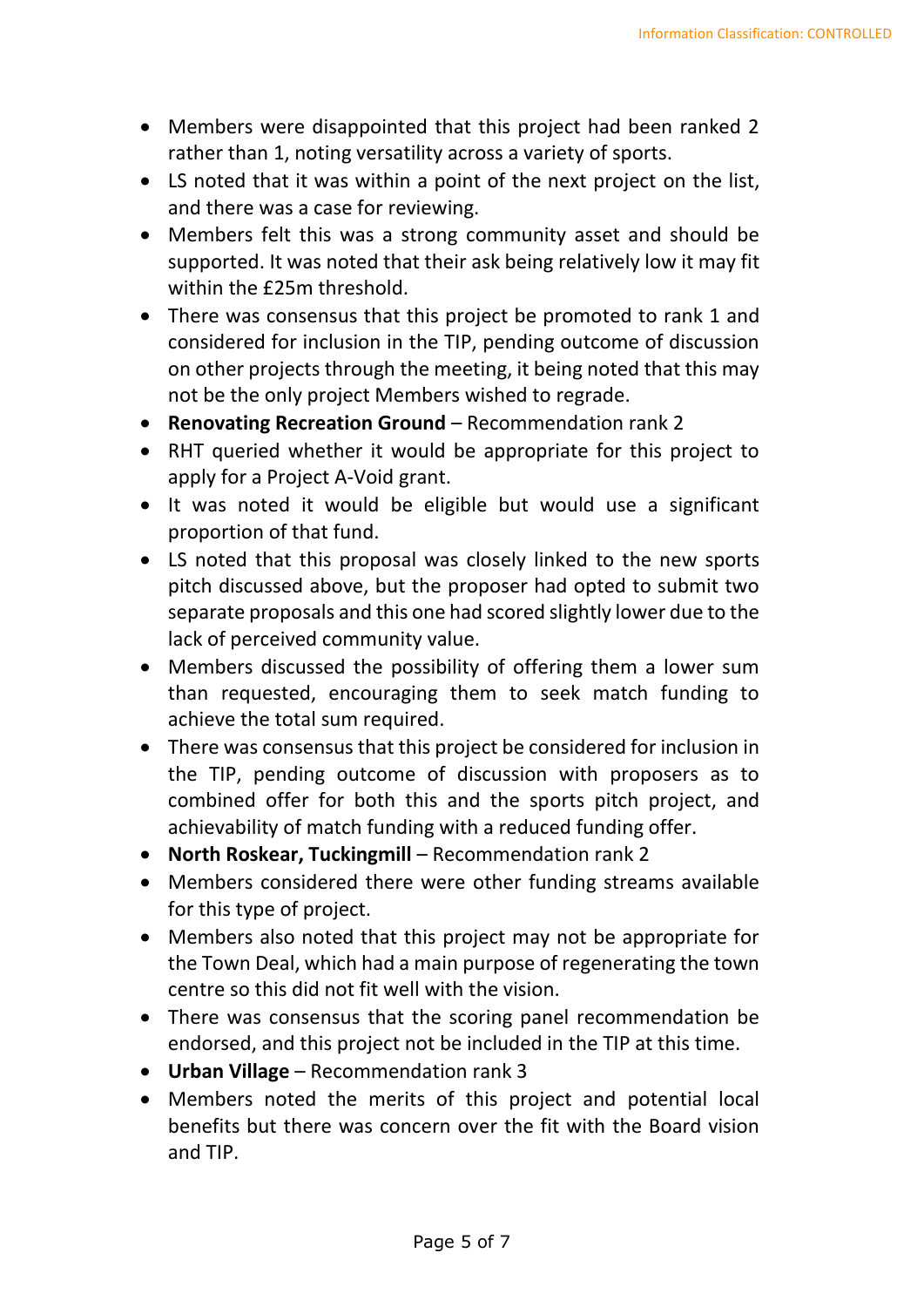- There was consensus that the scoring panel recommendation be endorsed, and this project not be included in the TIP at this time.
- **Man Engine** Recommendation rank 3
- Members felt that this was not a good fit for the TIP, and would not offer the outputs being sought by Government.
- There was consensus that the scoring panel recommendation be endorsed, and this project be not be included in the TIP at this time.
- **Preventing Pills and Ills** Recommendation rank 3
- RHT and AP left the meeting at 2.50pm
- LS noted the merits of this project, but the scoring panel consensus was that this did not fit the criteria and did not address outcomes. The scoring panel had concerns over the viability of the project.
- There was consensus that the scoring panel recommendation be endorsed, and this project not be included in the TIP at this time.
- RHT and AP re-joined the meeting at 2.53pm
- **Donald Thomas Centre** Recommendation rank 1
- TD and VD left the meeting at 2.53pm
- LS noted that this and the next project were closely related, and one would not be viable without the other.
- ZH queried the delivery body of this project and LS confirmed that an applicant had now been identified.
- There was consensus that the scoring panel recommendation be endorsed, and this project be included in the TIP.
- **Craft Hub** Recommendation rank 1
- It was noted that this was the second stage of the above project.
- There was consensus that the scoring panel recommendation be endorsed, and this project be included in the TIP.
- TD and VD re-joined the meeting at 2.59pm.
- **Carn Brea** Recommendation rank 3
- There was consensus that the scoring panel recommendation be endorsed, and this project not be included in the TIP.
- **Station Road** Recommendation rank 2
- PW, CC, ZH left the meeting at 3.01pm.
- VD noted that this project was not a good fit with the Town Deal and felt that it should be ranked 3 rather than 2.
- There was consensus that the scoring panel recommendation be endorsed, and this project be included in the TIP.
- PW, CC and ZH re-joined the meeting at 3.03pm.
- General points: